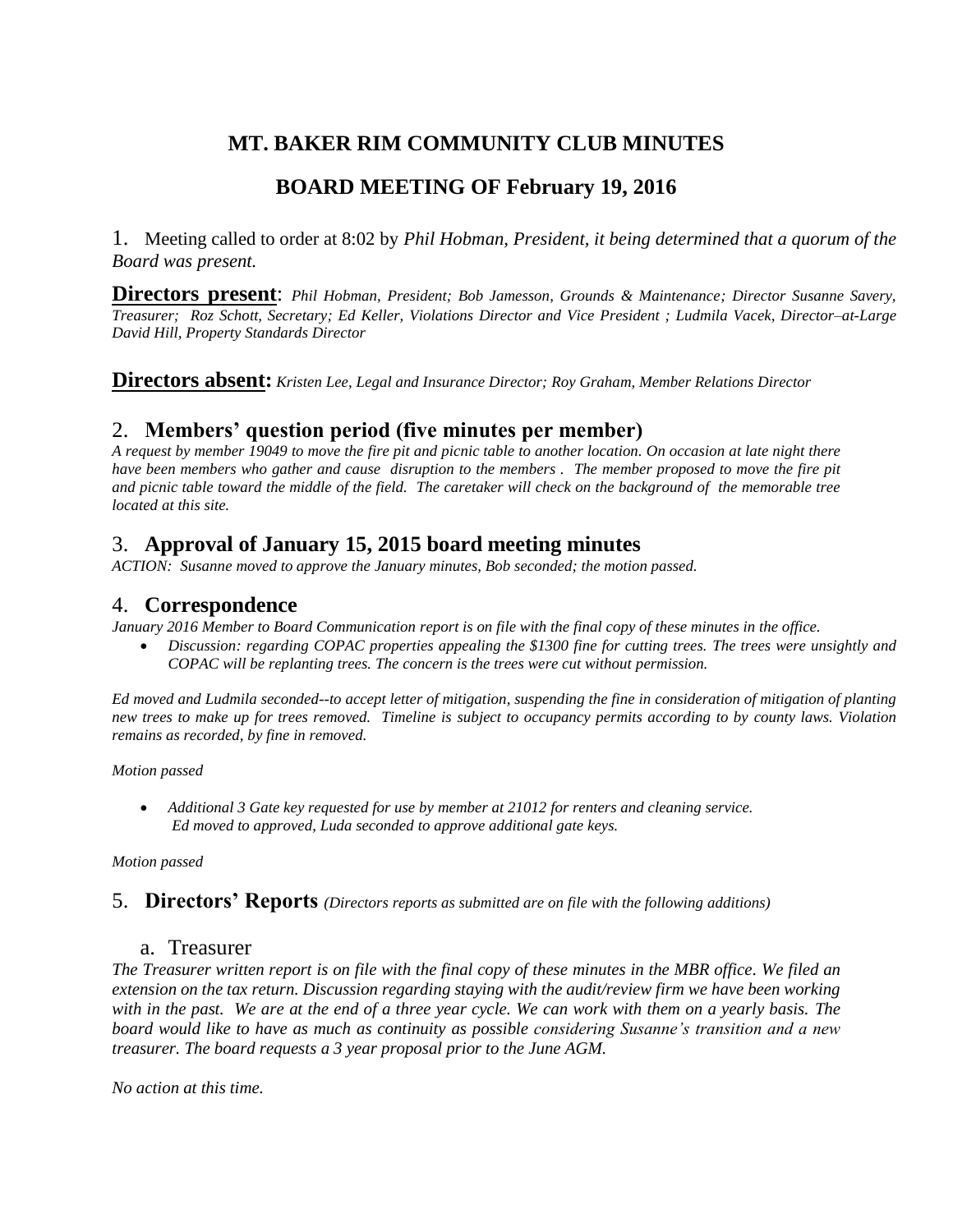#### b. Legal and Insurance

*Report on file with final copy of February minutes in MBR office.*

#### c. Grounds & Maintenance

*Report on file with final copy of February minutes in MBR office.\*

*In addition, the Director reported that one staff member is required to have a license to maintain the pool. The cost to renewal is \$260 (including an exam). Bob proposes our lead caretaker completes the requirements and be the representative for the pool operation at the Rim*

### d. Property Standards

*Report on file with final copy of February minutes in MBR office. (see new business on property standards proposal)*

#### e. Violations

*Ed Keller, Violations Director Report is on file with final copy of February minutes in MBR office.*

#### 6. **Unfinished Business**

*a. By-Law committee to review and recommend changes for 2016 AGM Discussion of current/existing bylaws. Ed requests reading the current bylaws and making suggestions before the next Board meeting.*

*b. Discussion: Interested potential members have questions regarding why can't new owners rent before the one year timelines/waiting period.* 

*The board proposed a one year waiting time and it was approved by the members at a past AGM.*

*c. Discussion regarding updating MBRCC Website. Kristen has agreed to take on gathering more information regarding how to best upgrade the website and will report back to the board in David moved, Ed seconded to upgrade website. Motion passed.* 

7**. New Business**

*a. 2016 AGM meeting*

- *The date for the 2016 AGM will be the second Saturday of June at 1 p.m.(June 11, 2016)*
- *Discussion regarding AGM proposal to mail or deliver upon request to each member- which does follow current procedure.*
- *Discussion of whether or not to provide food for members that attend the meeting. It was suggested to have a fiesta after the meeting and give members who attended a food ticket. Further discussion as well as a decision will be needed at the March Board meeting.*

*b. Proposals for additional property standards wording. Minimum Property Standards (updated 2/19/16)*

*"Section 2.7 STORAGE OF SEASONAL SPORT EQUIPMENT AND UTILITY TRAILERS Storage enclosures of seasonal sport equipment and utility trailers must be in a garage, a shed, or a fenced*